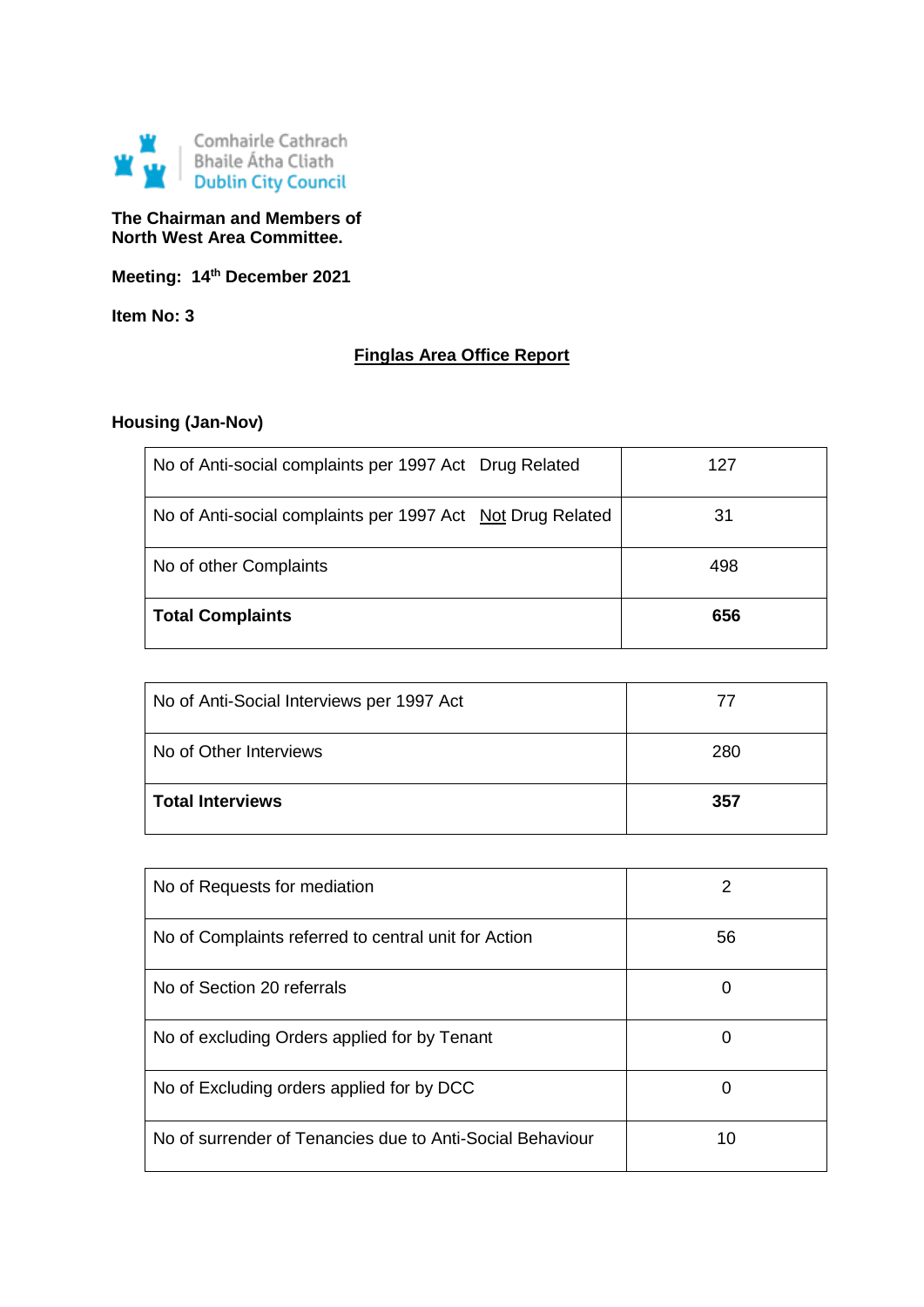| No of possession application sent to Central Unit | ર |
|---------------------------------------------------|---|
| No of Court Orders Granted                        |   |
| No of Appeals / Judicial Reviews / Challenges     |   |
| No of Warrants executed (Evictions)               |   |

# **Housing Allocations**

| <b>Housing &amp; Apartments</b> |                  |                      |                            |
|---------------------------------|------------------|----------------------|----------------------------|
| Category                        | <b>Housing</b>   | <b>Transfers</b>     | <b>Choice Base Letting</b> |
| <b>Bands 2 &amp; 3</b>          | 12               | 8<br>(2 HAP / 2 RAS) | 10                         |
| Medical                         | $\mathbf{1}$     | $\mathbf{1}$         |                            |
| Welfare                         | $\pmb{0}$        | $\overline{2}$       | $\mathbf 1$                |
| Homeless                        | $\mathbf{1}$     | $\mathbf 0$          |                            |
| <b>Travellers</b>               | $\mathbf 0$      | $\mathbf 0$          |                            |
| Homeless HAP                    | $\mathbf 0$      | $\overline{4}$       | $\overline{2}$             |
| De-tenanting                    | $\overline{0}$   | $\overline{0}$       |                            |
| <b>Estate Management</b>        | $\pmb{0}$        | $6\phantom{1}$       |                            |
| <b>Maintenance Grounds</b>      | $\mathbf 0$      | $\overline{7}$       |                            |
| <b>Surrendering Larger</b>      | $\pmb{0}$        | $\pmb{0}$            |                            |
| Unable to afford                | $\mathbf 0$      | $\mathbf 0$          |                            |
| Succession                      | $\boldsymbol{0}$ | $\overline{2}$       |                            |
| <b>Total</b>                    | 14               | 30                   | 13                         |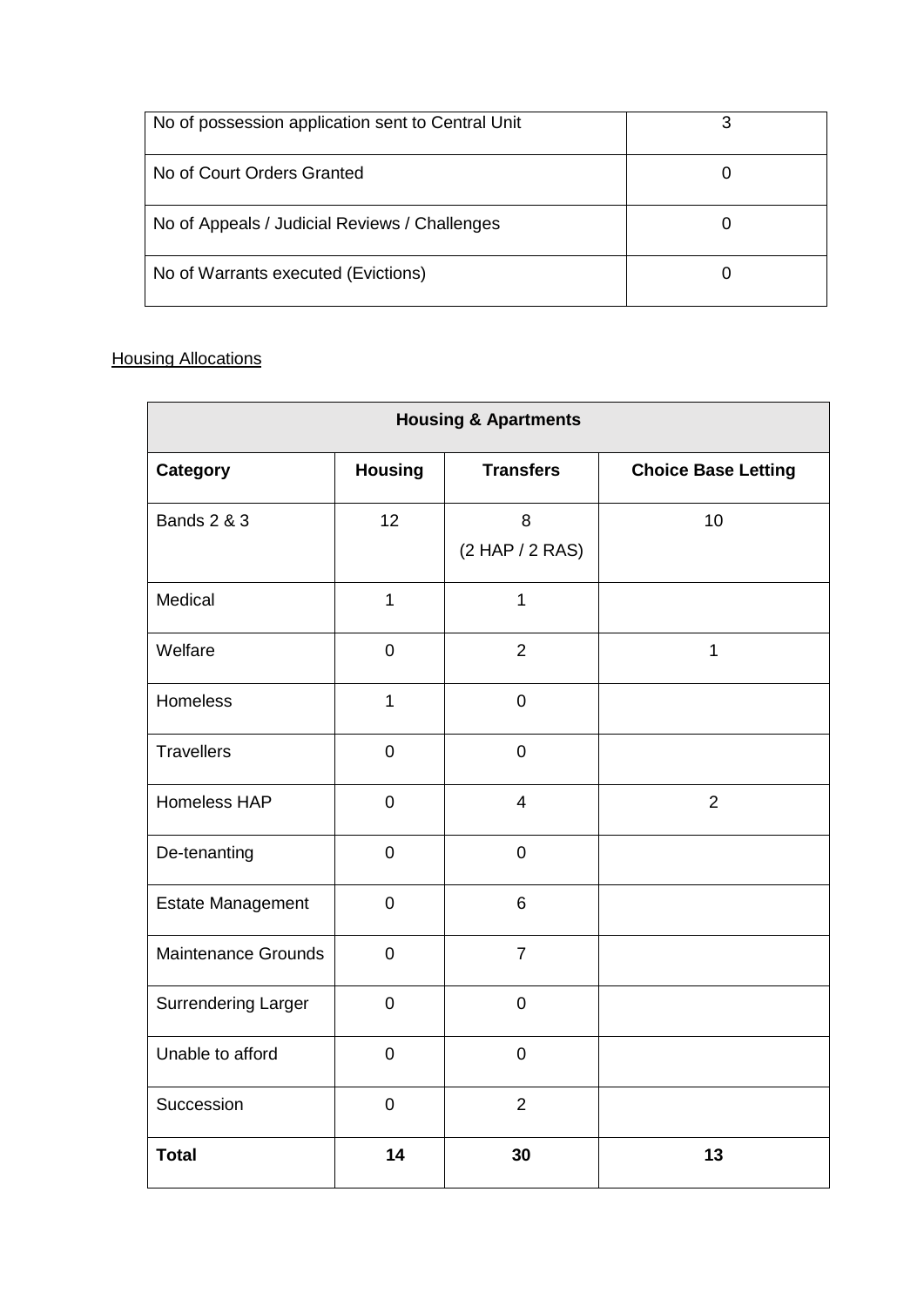| <b>Senior Citizens</b>    |                          |                     |                            |
|---------------------------|--------------------------|---------------------|----------------------------|
| <b>Category</b>           | <b>Housing</b>           | <b>Transfers</b>    | <b>Choice Base Letting</b> |
| <b>Bands 2 &amp; 3</b>    | 3                        | $\overline{2}$      |                            |
| Medical                   | $\mathbf{1}$             | 3                   |                            |
| Welfare                   | $\pmb{0}$                | $\mathbf 0$         |                            |
| Homeless                  | $\overline{\mathcal{A}}$ | $\mathbf 0$         |                            |
| Homeless HAP              | $\mathbf 0$              | $\mathbf{1}$        |                            |
| <b>Travellers</b>         | $\mathbf 0$              | $\mathbf 0$         |                            |
| Estate Management         | $\pmb{0}$                | $\mathbf{1}$        |                            |
| De-tenanting              | $\mathbf 0$              | $\mathbf 0$         |                            |
| Maintenance<br>Grounds    | $\mathbf 0$              | $\overline{2}$      |                            |
| Surrendering Larger       | $\mathbf 0$              | $\overline{2}$      |                            |
| Unable to afford          | $\mathbf 0$              | $\mathbf 0$         |                            |
| Financial<br>Contribution | 1                        | $\mathsf{O}\xspace$ |                            |
| <b>Total</b>              | $\boldsymbol{9}$         | 11                  |                            |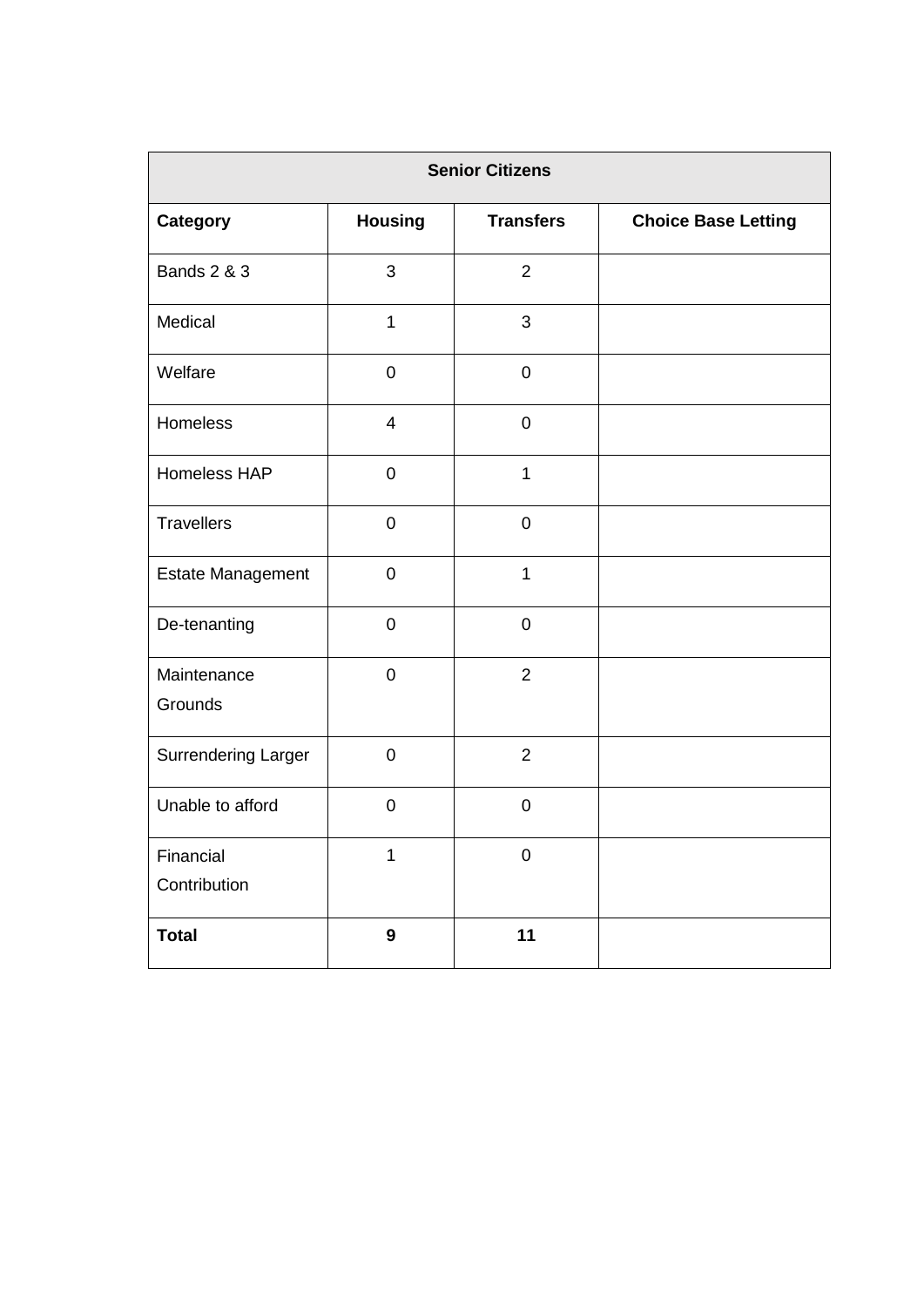# Voids Report

| <b>Vacant Housing Units (34)</b> |                  |                    |                              |
|----------------------------------|------------------|--------------------|------------------------------|
| <b>Address</b>                   | Type of unit     | Date of<br>vacancy | <b>Remarks</b>               |
| Abbotstown Avenue                | 3 bed house      | 22/06/2021         | Works in progress            |
| <b>Abbotstown Drive</b>          | 3 bed house      | 29/11/2021         | Works in progress            |
| <b>Ballygall Parade</b>          | 3 bed house      | 22/09/2021         | Work in progress             |
| <b>Ballygall Parade</b>          | 3 bed house      | 22/07/2021         | Work in progress             |
| <b>Ballygall Parade</b>          | 3 bed house      | 23/08/2021         | Work in progress             |
| <b>Ballygall Parade</b>          | 2 bed maisonette | 26/10/2021         | Work in progress             |
| <b>Barnamore Park</b>            | 3 bed house      | 06/07/2021         | Works in progress            |
| <b>Barry Drive</b>               | 3 bed house      | 02/09/2021         | Works in progress            |
| <b>Berryfield Drive</b>          | 3 bed house      | 09/05/2021         | Works in progress            |
| <b>Berryfield Road</b>           | 3 bed house      | 21/06/2021         | Works in progress            |
| <b>Casement Drive</b>            | 3 bed house      | 21/04/2021         | Works in progress            |
| <b>Casement Drive</b>            | 3 bed house      | 06/05/2021         | Works in progress            |
| <b>Casement Grove</b>            | 3 bed house      | 05/05/2021         | Works in progress / On offer |
| Cloonlara Road                   | 3 bed house      | 22/07/2021         | Works in progress            |
| Cloonlara Road                   | 3 bed house      | 21/04/2021         | Works in progress            |
| <b>Collins Place</b>             | 2 bed maisonette | 12/07/2021         | Works in progress            |
| Fairlawn Road                    | 3 bed house      | 14/10/2021         | Work in progress             |
| Finglaswood Road                 | 2 bed maisonette | 18/08/2021         | Works in progress            |
| Finglaswood Road                 | 2 bed maisonette | 05/09/2021         | Works in progress            |
| Finglaswood Road                 | 3 bed house      | 20/05/2021         | Works in progress / On offer |
| Gortbeg Road                     | 3 bed house      | 26/05/2021         | Works in progress / On Offer |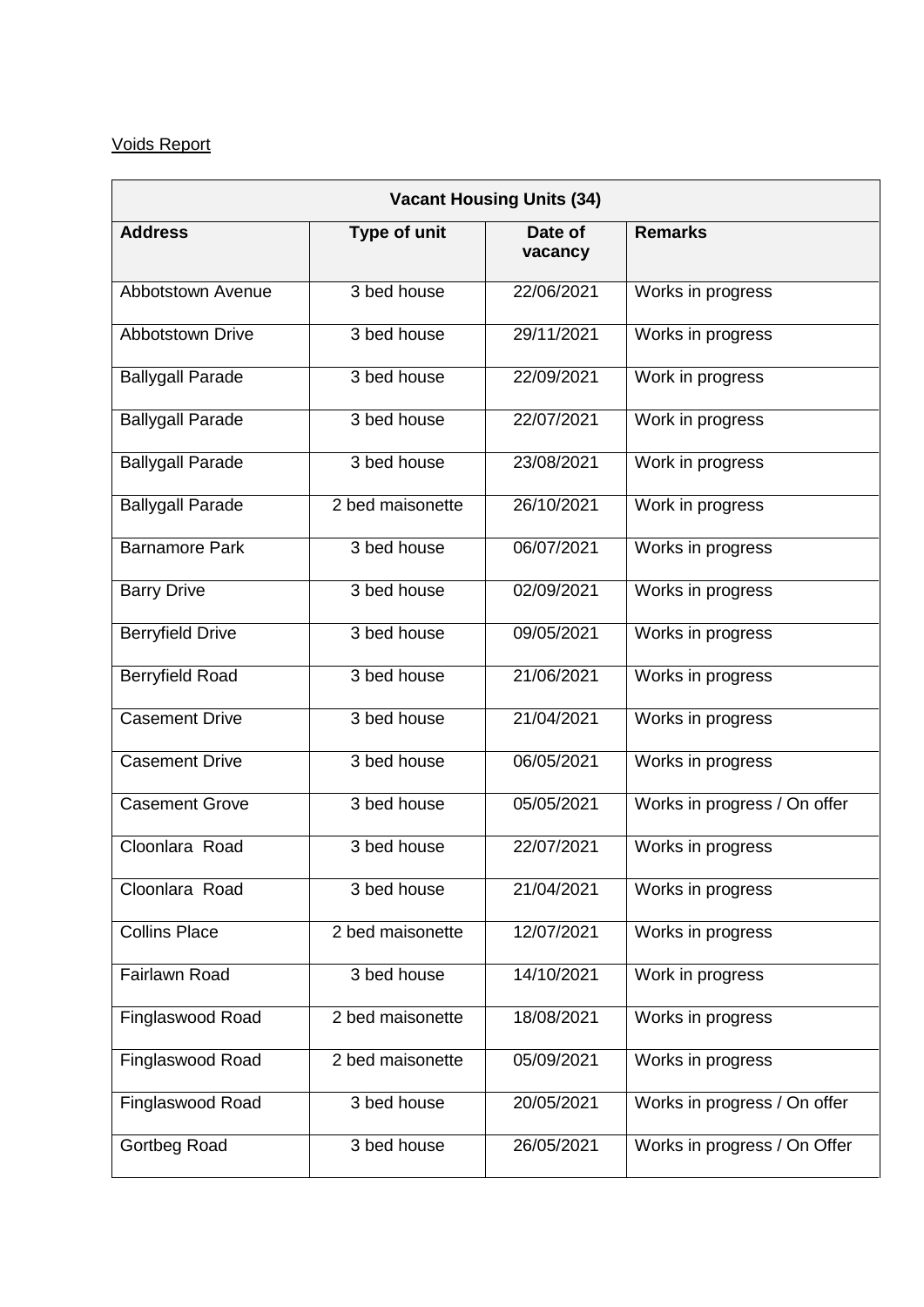| Kildonan Drive           | 3 bed house | 29/09/2021 | Works in progress            |
|--------------------------|-------------|------------|------------------------------|
| McKelvey Avenue          | 3 bed house | 28/06/2021 | Works in progress            |
| <b>Mellowes Avenue</b>   | 3 bed house | 09/04/2021 | Works in progress            |
| <b>Mellowes Avenue</b>   | 4 bed house | 30/11/2021 | Works in progress            |
| <b>Plunkett Green</b>    | 2 bed house | 25/03/2021 | Works in progress            |
| <b>Premier Square</b>    | 1 bed Apt   | 12/05/2021 | Works in progress / On offer |
| Ratoath Avenue           | 3 bed house | 05/03/2021 | Works in progress            |
| Ratoath Avenue           | 4 bed house | 10/05/2021 | Works in progress            |
| <b>The Botanic</b>       | 2 bed Apt   | 22/11/2019 | Issue with the building      |
| The Tolka                | 2 bed Apt   | 30/03/2019 | Issue with the building      |
| <b>Tolka Vale</b>        | 2 bed Apt   | 12/05/2021 | Works in progress            |
| <b>Valley Park Drive</b> | 2 bed house | 07/04/2021 | Work in progress             |
| <b>Wellmount Park</b>    | 3 bed house | 06/10/2021 | Work in progress             |

| <b>Vacant Senior Citizens Units (13)</b> |                     |                    |                              |
|------------------------------------------|---------------------|--------------------|------------------------------|
| <b>Address</b>                           | <b>Type of Unit</b> | Date of<br>vacancy | <b>Remarks</b>               |
| Deanstown Court                          | 1 bed               | 12/10/2021         | Works in progress / On offer |
| <b>Deanstown Court</b>                   | 2 bed               | 31/05/2021         | Works in progress / On offer |
| Deanstown Court                          | 1 bed               | 15/10/2021         | Works in progress            |
| <b>Glasanaon Court</b>                   | <b>Bedsit</b>       | 11/08/2021         | Works in progress            |
| Glasanaon Court                          | 1 bed               | 13/10/2021         | Works in progress            |
| <b>Glasaree Court</b>                    | 1 bed               | 26/03/2021         | Works in progress            |
| Kilshane Court                           | 2 bed               | 31/08/2021         | Works in progress            |
| <b>Kilshane Court</b>                    | 2 bed               | 09/07/2021         | Works in progress / On offer |
| <b>Mellowes Court</b>                    | <b>Bedsit</b>       | 27/09/2021         | Works in progress            |
| <b>Mellowes Court</b>                    | 1 bed               | 09/11/2021         | Works in progress            |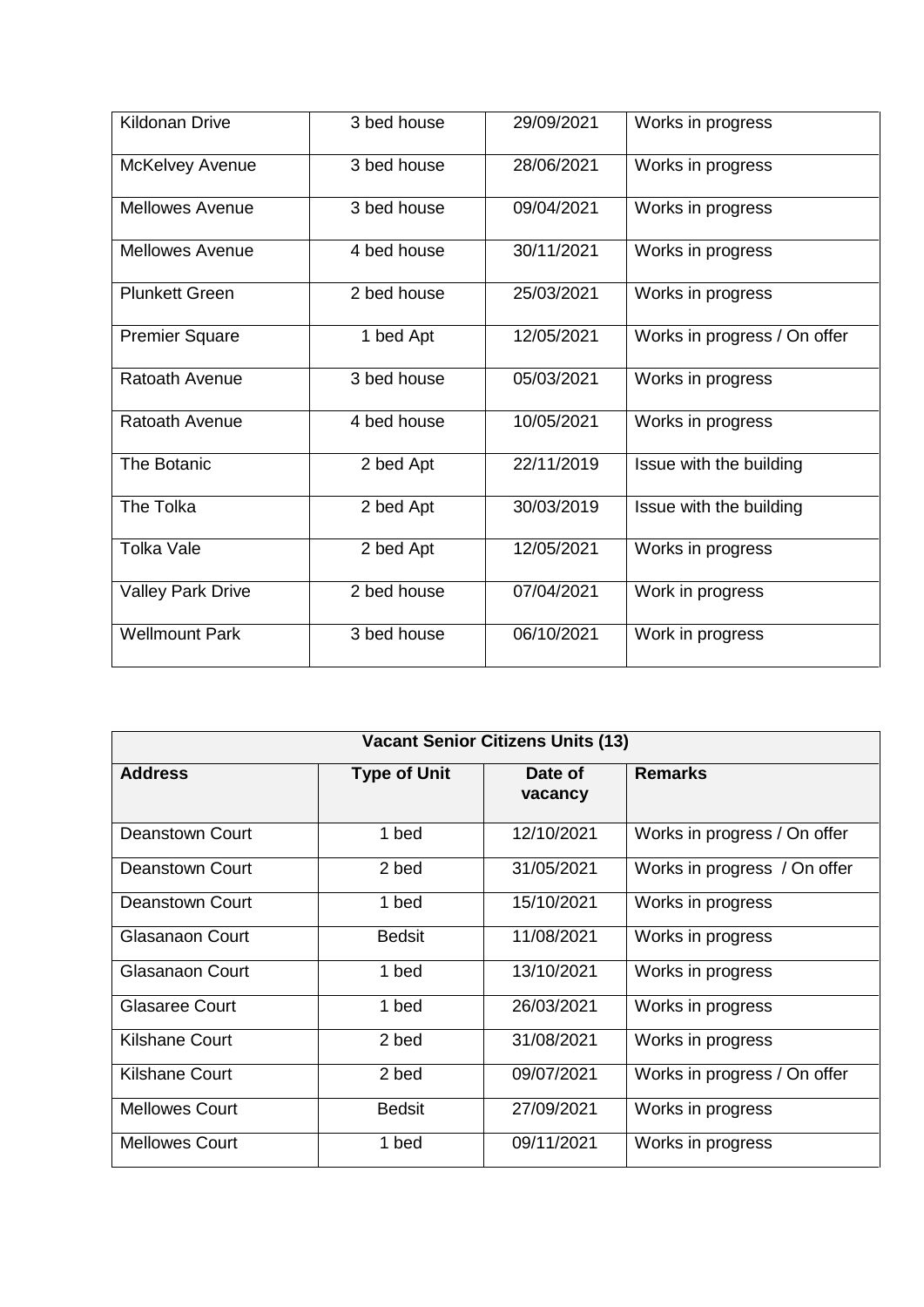| <b>Mellowes Court</b> | <b>Bedsit</b> | 21/06/2021 | Works in progress |
|-----------------------|---------------|------------|-------------------|
| <b>Mellowes Court</b> | <b>Bedsit</b> | 15/06/2021 | Works in progress |
| <b>Mellowes Court</b> | <b>Bedsit</b> | 20/08/2021 | Work in progress  |

Choice Based Lettings

78 Ratoath Avenue was advertised through this scheme. The closing date for applicants was  $17<sup>th</sup>$  Nov.

| <b>No. Eligible Applicants</b> | No. Non Eligible Applicants |
|--------------------------------|-----------------------------|
|                                |                             |

## Rents Update

The Finglas Area Office continues to provide a rent assessment service for tenants living in the Finglas area.

| <b>Finglas Rent Assessment Update</b> |      |  |
|---------------------------------------|------|--|
| Assessments                           | 1269 |  |
| <b>Permission to Resides</b>          | 36   |  |
| Refunds                               | 43   |  |

## **GENERAL MATTERS**

## TII Public Consultation on LUAS Finglas

The **Preferred Route** for Luas Finglas was published on the 7<sup>th</sup> December, following a very positive reaction to the *Emerging Preferred Route* which was published in July 2020. Over 700 submissions were received and these were taken into account by the Luas Finglas Design Team in consultation with the local communities, local representatives, business interests and stakeholders generally.

Luas Finglas is the extension of the Luas Green Line from Broombridge to Charlestown via Finglas. It will add four new stops to the line and create a key public transport connection between the communities of Charlestown, Finglas Village, Finglas West, St Helena's and Tolka Valley to the city centre. The tram journey time from Charlestown to Broombridge will be 13 minutes and approximately 30 minutes from Charlestown to Trinity College in the city centre. Luas Finglas will make Luas available to 30,000 people who live within 1km of the new Luas stops.

The National Transport Authority (NTA) and Transport Infrastructure Ireland (TII) have developed this Preferred Route for Luas Finglas and are inviting comments from all stakeholders and members of the public on the proposed route.

These proposals are subject to further statutory public consultation and to a planning application for a Railway Order in 2023.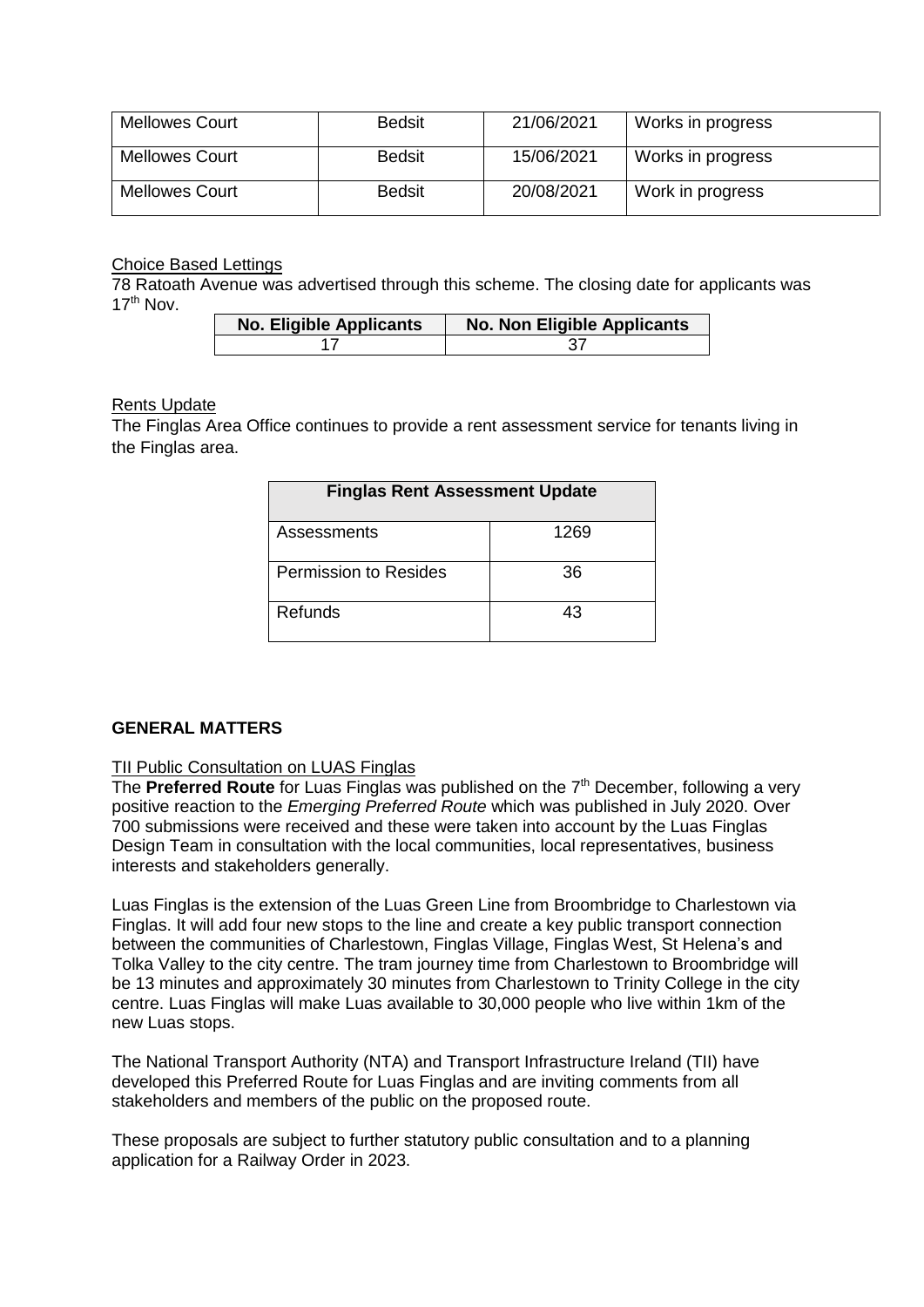### *How to take part in the Public Consultation:*

Due to social distancing requirements, physical events are very limited due to public health considerations and an online consultation process has been established at [www.luasfinglas.ie](http://www.luasfinglas.ie/) All details of the proposed route, including drawings, maps, key facts and a virtual exhibition room are provided at this site.

Members of the public can give their views at [www.luasfinglas.ie,](http://www.luasfinglas.ie/) via email to [info@luasfinglas.ie,](mailto:info@luasfinglas.ie) or call 1800 666 888.

## Making Sense of Finglas



We recently heard that our wonderful book of poetry, published last year, is preserved for posterity in the Archive of Irish Working Class Poetry. It's on the Poetry Ireland Website at: <https://www.poetryireland.ie/writers/opportunities/working-class-writing-archive>

Hopefully the current pandemic will allow us to fully celebrate this excellent demonstration of local talent at some stage next year.

## **COMMUNITY & SOCIAL DEVELOPMENT**

## Social Inclusion Week

The Area Office's Community & Social Development Section (CSDS) worked with a number of local groups and schools on events that celebrated positive social inclusion activities and programmes within the Finglas area. Social Inclusion Week took place between the 8th and the 15<sup>th</sup> November.

Update on some of the events and programmes which took place:

### *Sister Sheds*

CSDS supported an open day for Sister Sheds in the Finglas area. Sister Sheds is a social activity and support group for women who are feeling isolated, vulnerable or lonely resulting from domestic violence, death of a partner or separation. The "Open Day" took place on Wednesday 10<sup>th</sup> of November in Finglas Youth Resource Centre, Mellowes Road, Finglas.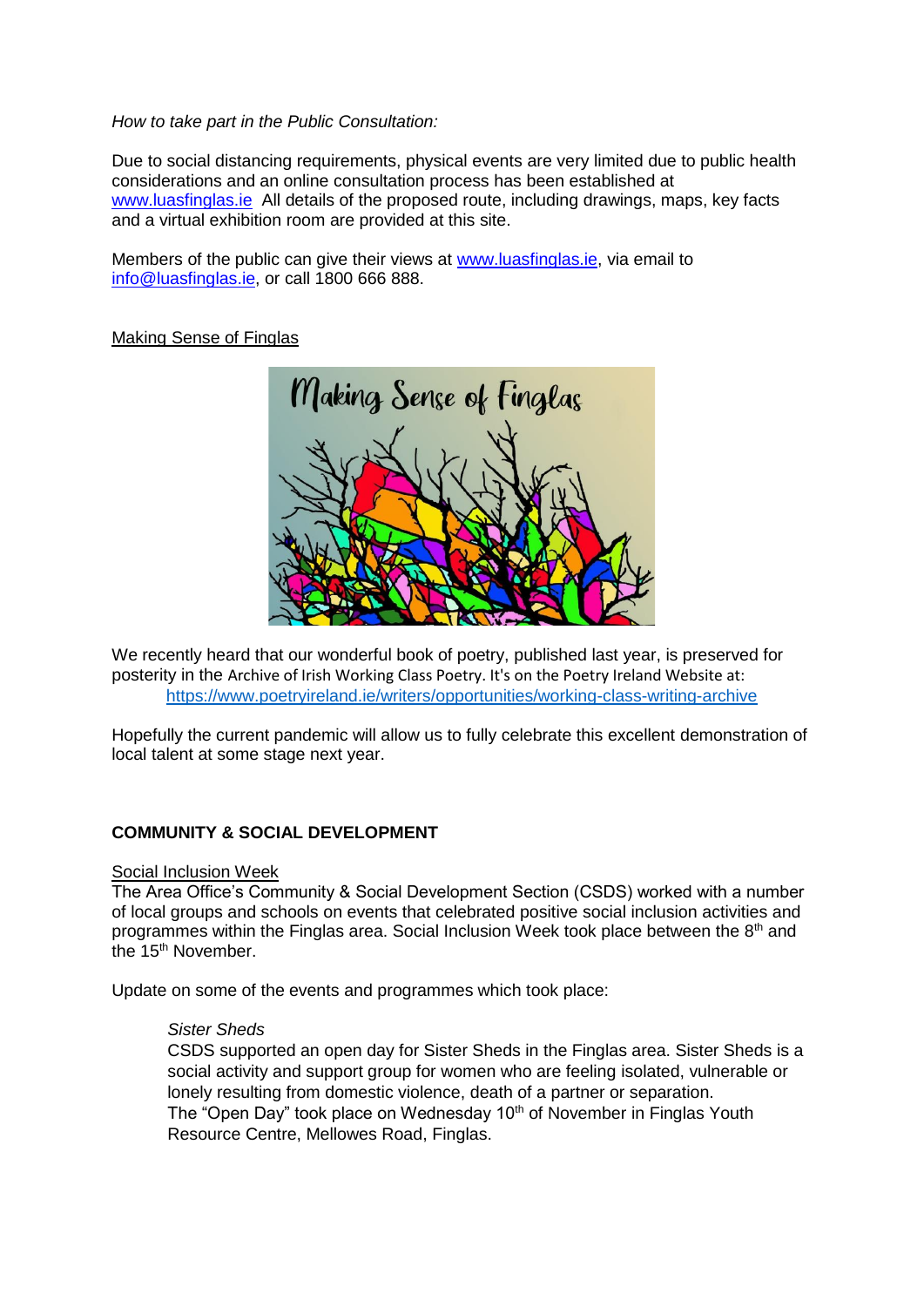

# *Meeting Place Arch Club*

CSDS in conjunction with the Meeting Place Arch Club worked on an arts programme which included Drama, Painting and Singing. A celebration of the groups work was held in St. Canice's Parochial Hall on Friday 5<sup>th</sup> November for family and friends.

The participants work was moved to Finglas Library in late November for viewing by the wider public.



## *Primary Schools Inclusion Programme*

The Primary Schools Programme focused on tackling bullying, exclusion and shyness through sport in St. Kevin's and St. Joseph's schools in Finglas West.

The programme focused on working together and supporting each other through a series of participation team games. The programme ran on the  $9<sup>th</sup>$  and 11<sup>th</sup> November and engaged over 200 pupils.

## M/s Áine Fitzgerald, Principal said

"*We had a fantastic day with Paul here last Thursday! The children really enjoyed it and the teachers could see the huge benefit they got out of the sessions. Paul has great class management and rapport and kept every child involved throughout. We can really see how they will benefit from the programme over the course of a number of weeks".*

## Finglas Knitting Programme

The Finglas Knitting Programme commenced in November 2020 under Covid restrictions with individuals knitting squares to make a community quilt and lap blankets for older vulnerable people in the local community.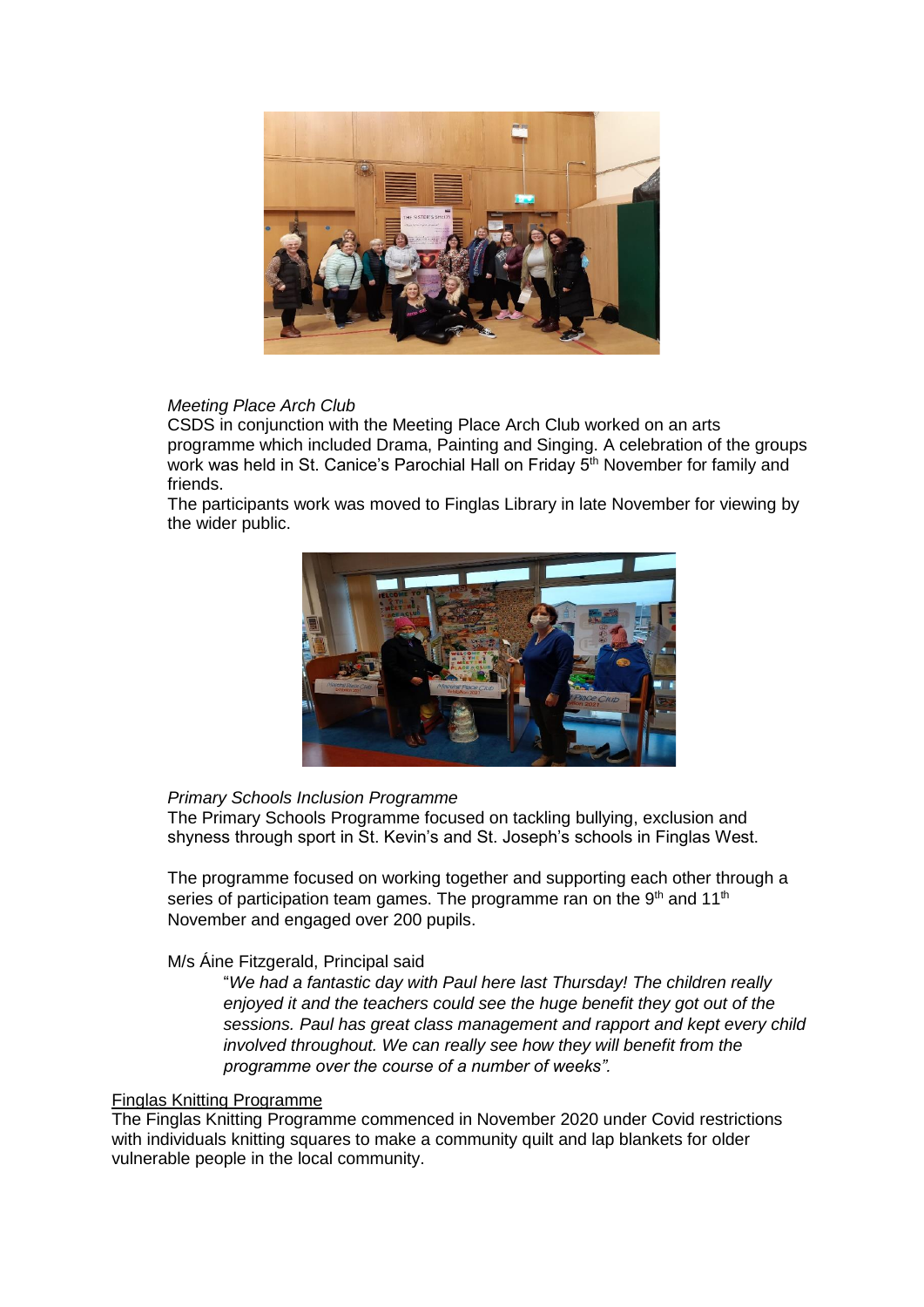Covid restrictions prevented people involved in the project from meeting up. CSDS have now brought participants together along with Transition Year Students from St. Michaels Secondary school to complete the project.

The group met on Tuesday 2<sup>nd</sup>, 9<sup>th</sup> and 16<sup>th</sup> November from 10.00am -12.00pm in Finglas Youth Resource Centre to complete the Project. Participants have expressed a wish to continue to meet. CSDS will work to ensure this will happen.

In addition, students from St. Michaels Secondary school will work with Finglas Tidy Towns to knit festive covers for the bollards in the village.



## Diversity Art Programme

St.Malachy's and Oliver Plunkett's school designed and painted a "Rainbow Diversity Mural" that celebrates the wide variety of pupils that attend both schools. The schools enlisted the assistance of an artist to work with the children from 5<sup>th</sup>/6<sup>th</sup> class on the design and delivery of the project.



## Football for All

CSDS engaged with Finglas United to support the Football for All programme in the Finglas area.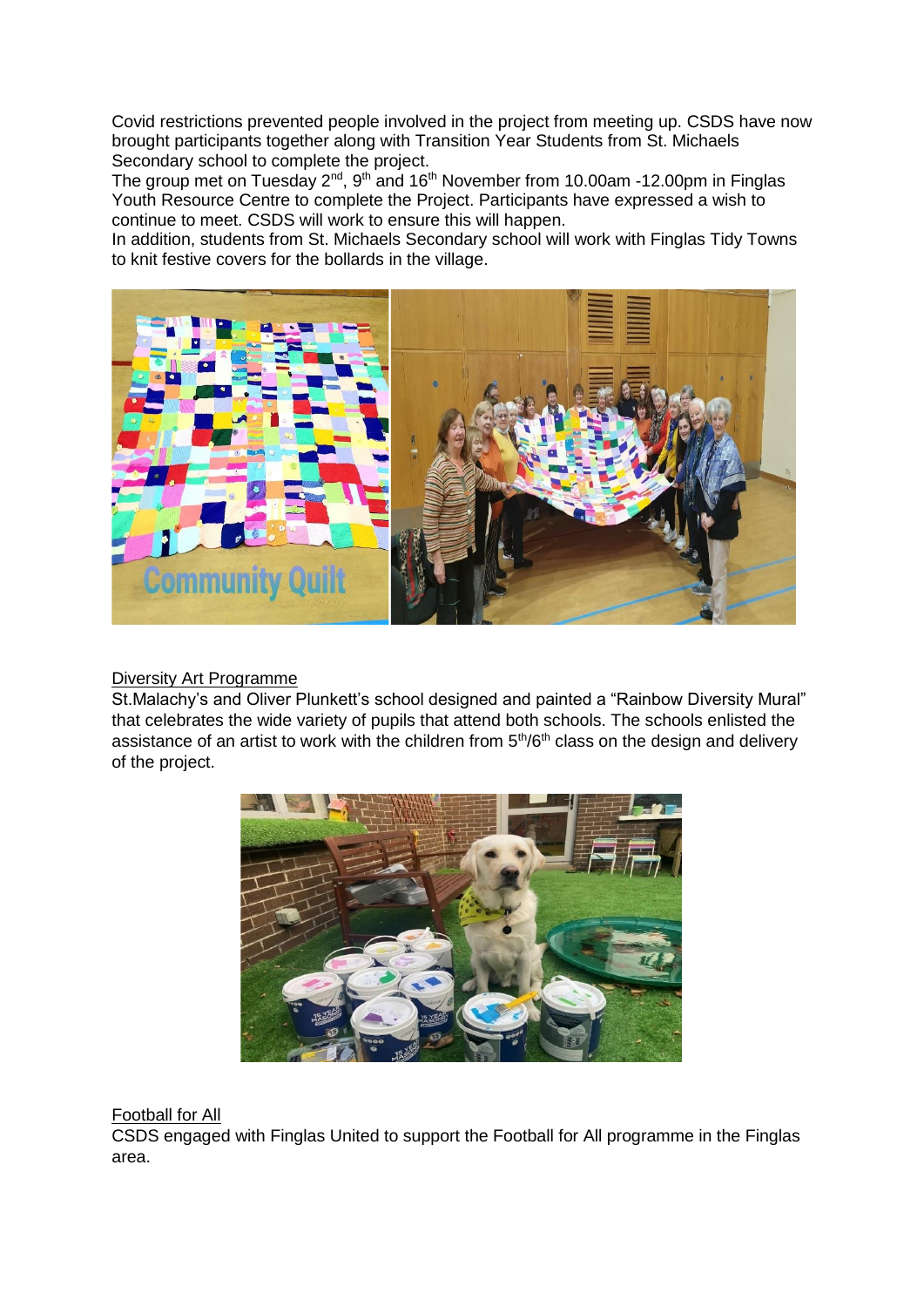In 2010 the FAI Football for All programme established a network of Football for All Clubs through existing community clubs across Ireland. These clubs provide opportunities for children with specific needs who may struggle to excel in the competitive environment of underage football or who need additional supports to develop as footballers to join the club, train and compete at FAI FFA club festivals.

The programme focused on bringing participants together for fun and games and to develop their motor skills. The group hope to arrange games against other clubs in early 2022.

### Friends of Finglas

The group supports those who have had or continue to have mental health issues. Members suffered badly during the past 20 months due to lockdown.

The group held a get together on Wednesday  $10<sup>th</sup>$  November to reconnect with existing members and to introduce new members to the group. The Friends of Finglas meet in Merville Court on Wednesdays at 6.30pm. Meetings may change to Fridays in 2022.

### Finglas West Family Resource Centre

The Finglas West Family Resource Centre has agreed a timeline with Cabinpac for the development of the new FRC building. All going to plan the handover for the keys will be **Friday 18th February 2022**. Summary of timeline stages between now and then:

- Stage 1 Site set up/ground work 15<sup>th</sup> November to 29<sup>th</sup> November
- Stage 2 In house Manufacturing  $6<sup>th</sup>$  December to 14<sup>th</sup> January
- Stage 3 Delivery and Installation on Site 17th January to  $28<sup>th</sup>$  January
- Stage 4 Internal fit out of Building and Completion of Civils  $31^{st}$  January to  $12^{th}$ February
- Stage 5 External Works (in line with Stage 4)  $24<sup>th</sup>$  January to  $4<sup>th</sup>$  February
- Stage 6 BCMS Approval  $14<sup>th</sup>$  February to  $18<sup>th</sup>$  February

Please note the timeline is subject to change.

### Richard McKee Commemoration

CSDS hosted an online talk about the history of Richard McKee. Dr. James Curry, the Northwest Area's Historian in Residence facilitated the talk on Monday 22<sup>nd</sup> November.

The Annual Richard McKee commemoration held on Saturday 20<sup>th</sup> November was supported by Dublin City Council. Many thanks to all those who participated in the event.

### Community Rooms/Buildings

CSDS have contributed €5,000 to Saint Canice's Church of Ireland Select Vestry Committee so that they can replace the emergency exit door in the main hall and upgrade the emergency exit signage. Work on the emergency doors will commence in January/February 2022.

Ballygall Community Council Fr. Maloney Hall is in need of rewiring and electrical upgrading work. The hall is widely used by the local community. Dublin City Council has contributed €3,000 to assist with the necessary works.

Griffith Community Hall is in need of repairs to the roof and guttering. A contribution of €1,500 to assist with the work is available to the group.

### Teen Space update

CSDS is investigating the feasibility of placing a smart bench in a suitable location in Finglas Village. The smart bench will have WIFI access and charging points for electronic devises. Sites identified are the green area on Ballygall Road West and the Main Street beside DCC's